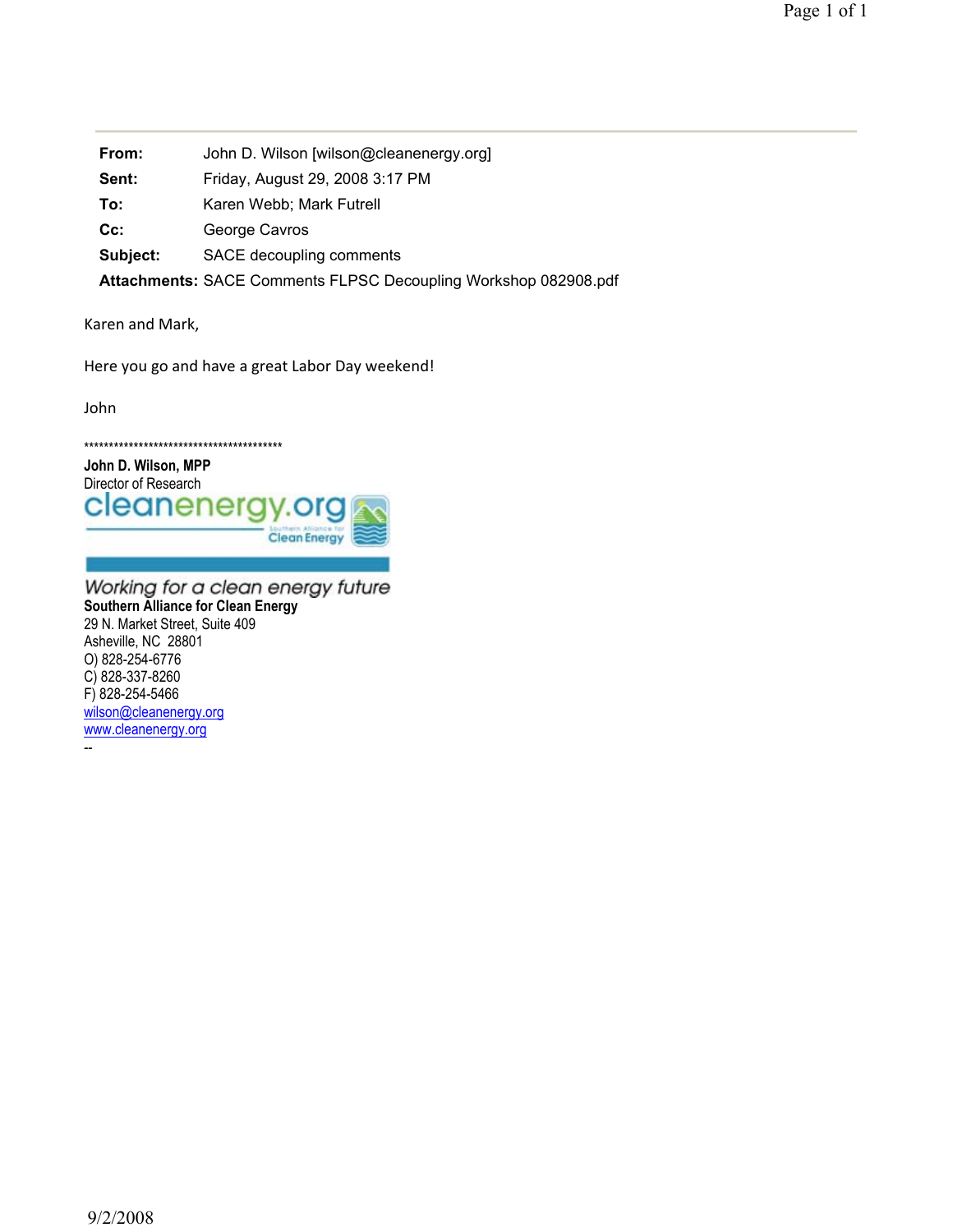cleanenergy.c **Clean Energy** 

August 29, 2008

Ms. Karen Webb Florida Public Service Commission 2540 Shumard Oak Blvd Tallahassee, FL 32399

RE: August 7, 2008 Revenue Decoupling Workshop

Dear Ms. Webb:

1.866.622.SACE www.cleanenergy.org

> P.O. Box 1842 Knoxville, TN 37901 **865 637 6055**

29 N. Market Street, Suite 409 Asheville, NC 28801 828.254.6776

> 250 Arizona Avenue, NE Atlanta, GA 30307 404,659,5675

> 428 Buil Street, Suite 202 Savannah, GA 31401 912.201.0354

> > **P.O. Rox 1833** Pittsboro, NC 27312 919.545.2920

Please accept the following additional comments by Southern Alliance for Clean Energy for the Florida Public Service Commission revenue decoupling workshop that was held on August 7, 2008. These comments supersede a preliminary version dated August 7 that was provided at request of Commission staff.

There were several questions and comments at the August  $7<sup>th</sup>$  workshop focusing on the mechanics and benefits of revenue decoupling. Additionally, Susan Clark, appearing on behalf of Florida Power and Light, Progress Energy and TECO questioned the need for revenue decoupling based on "significant achievements" by Florida utilities in demand side management. We address those questions and comments below.

### **Flaws in Florida's Current Electric Rate Regulatory Framework**

The current regulatory framework provides a disincentive to aggressive implementation of energy savings (conservation) measures. There was no dispute on this point at the workshop.

The basis for this disincentive is the conventional approach of authorizing electric utilities to recover the fixed costs of generation plants through a per kilowatt-hour rate. In addition to the fixed cost component of the rate, the rate of course also allows for recovery of the variable cost of producing that kilowatt hour. After approving a fixed cost revenue requirement, the Commission sets rates based on assumptions about the annual kilowatt hour sales. If sales lag below those assumptions, the company will not recover its approved fixed cost revenue requirement. Likewise, if sales exceed expectations, utility shareholders may earn a windfall in excess of the approved revenue requirement for fixed costs. Whether consumption ends up above or below expectations, every unexpected efficiency improvement that reduces energy sales yields a corresponding reduction in cost recovery, to the detriment of utility shareholders.

In contrast, the current regulatory framework may provide an incentive to another component of demand side management , namely demand reduction. Demand reduction (fewer MW) reduces the *number* of power plants, but energy savings (conservation, fewer MWh) reduces the *operation* of power plants. In the years between rate cases, a utility has a regulatory obligation to provide reliable electricity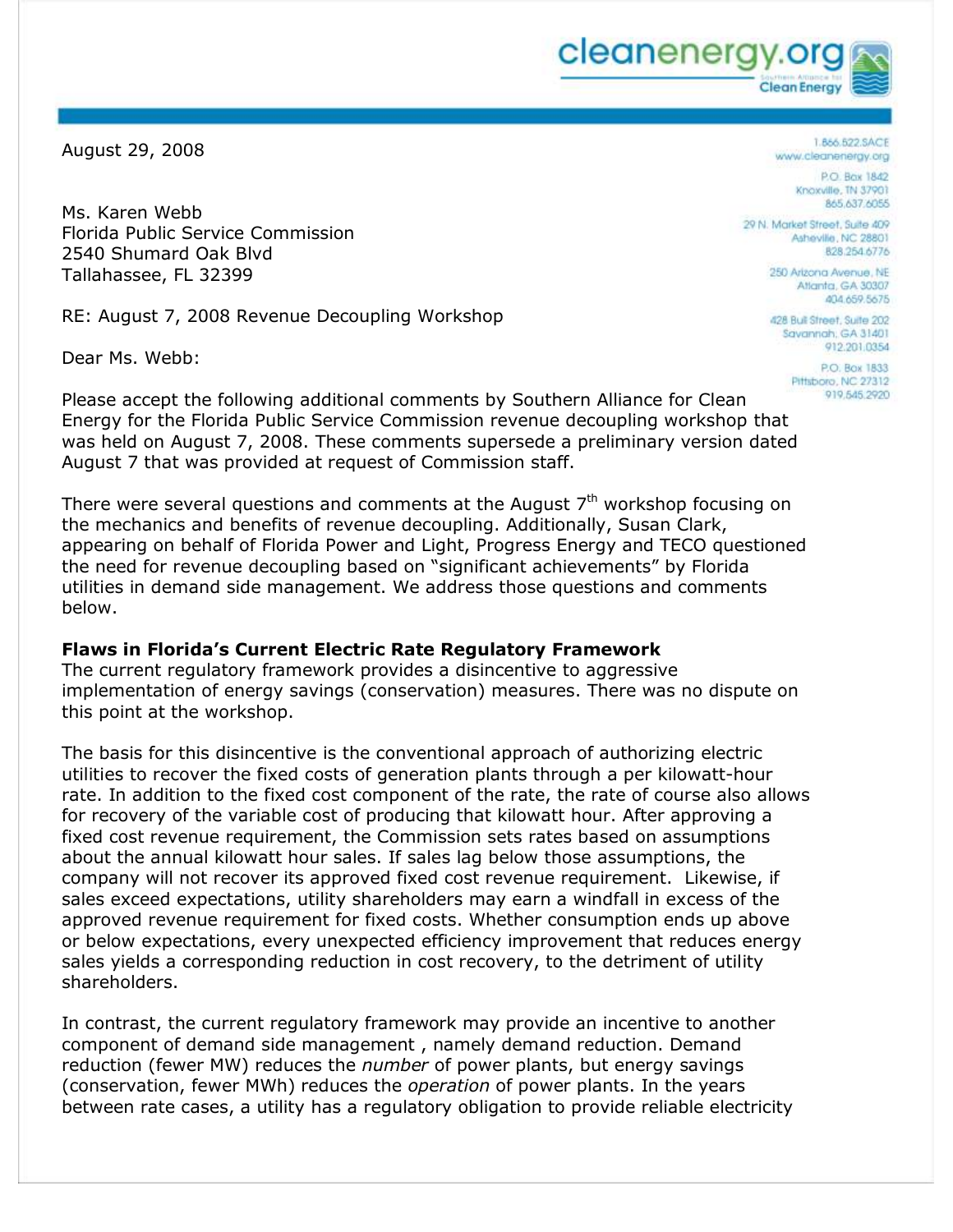services to meet whatever level of demand may occur. More demand means more power plants, and hence more costs. If demand (MW) goes up without a corresponding increase in energy sales (MWh), the utility faces escalating costs that are not matched by revenue growth, leading to lower profits.

For this reason, the current regulatory framework offers utilities a financial incentive to pursue demand reduction to the extent that it is a less expensive strategy to provide peak capacity. The size of this incentive depends on the particular characteristics of the utility and its customers.

In summary, utility regulatory theory would predict that Florida's utilities would perform well on demand reduction (fewer MW), but not so well on energy efficiency (MWh). The energy efficiency performance of Florida's investor-owned utilities illustrates precisely the performance predicted by theory.

Among the 100 utilities with the largest sales in the country (see Table 1), only one Florida utility, FP&L, makes the top twenty in terms of its annual reductions in energy sales (GWh saved per GWh sold) due to its energy efficiency programs. FP&L deserves credit for being the only Florida utility to merit this recognition. Nevertheless, FP&L's performance is an order of magnitude lower than several large, investor-owned utilities in California, the Pacific Northwest, the Midwest, and the Northeast.

| . <b>.</b> .                 |       |                       | <b>Total Sales</b> | <b>Annual Savings</b> |       |
|------------------------------|-------|-----------------------|--------------------|-----------------------|-------|
| <b>Utility</b>               | State | Ownership             | (GWh)              | (GWh)                 | (%)   |
| Massachusetts Electric       | МA    | <b>Investor Owned</b> | 12,990             | 257                   | 1.98% |
| Connecticut Light & Power    | СT    | <b>Investor Owned</b> | 22,109             | 265                   | 1.20% |
| Pacific Gas & Electric       | СA    | <b>Investor Owned</b> | 76,817             | 780                   | 1.01% |
| Southern California Edison   | CA    | <b>Investor Owned</b> | 78,863             | 788                   | 1.00% |
| Interstate Power and Light   | IΑ    | <b>Investor Owned</b> | 16,026             | 134                   | 0.84% |
| <b>Puget Sound Energy</b>    | WA    | <b>Investor Owned</b> | 21,092             | 166                   | 0.79% |
| Sacramento Municipal Utility | СA    | Municipal             | 10,799             | 79                    | 0.73% |
| Northern States Power        | ΜN    | <b>Investor Owned</b> | 35,923             | 258                   | 0.72% |
| Nevada Power Company         | NV    | <b>Investor Owned</b> | 21,101             | 146                   | 0.69% |
| MidAmerican Energy           | ΙL    | <b>Investor Owned</b> | 23,389             | 156                   | 0.67% |
| Wisconsin Power & Light      | WI    | <b>Investor Owned</b> | 10,580             | 66                    | 0.63% |
| City of Seattle              | WA    | Municipal             | 9,455              | 52                    | 0.55% |
| <b>Idaho Power</b>           | 0R    | <b>Investor Owned</b> | 13,939             | 71                    | 0.51% |
| Long Island Power Authority  | NY    | <b>State</b>          | 18,354             | 92                    | 0.50% |
| PacifiCorp                   | WY    | <b>Investor Owned</b> | 51,797             | 193                   | 0.37% |
| Arizona Public Service       | AZ    | <b>Investor Owned</b> | 27,970             | 80                    | 0.29% |
| Wisconsin Electric Power     | МI    | <b>Investor Owned</b> | 28,189             | 68                    | 0.24% |
| Public Service Elec & Gas    | NJ.   | <b>Investor Owned</b> | 34,354             | 68                    | 0.20% |
| Florida Power & Light        | FL    | <b>Investor Owned</b> | 103,653            | 200                   | 0.19% |
| Tennessee Valley Authority   | ΤN    | Federal               | 33,008             | 61                    | 0.19% |

#### **Table 1: Energy Savings (Conservation) Performance of Large Utilities, 2006**

Source: Energy Information Administration, Form 861 Database.

Note: Large utilities are defined as the 100 utilities with the largest total electricity sales. When compiled at the level of parent companies, Progress Energy and Southern Company, each with a Florida affiliate, join FPL among the 10 largest utility systems in the nation. However, neither holding company has a distinguished level of energy savings performance and thus their affiliates do not appear on this list. See Table 2 for further details regarding Florida utilities.

Ms. Clark stated that "there is no compelling need for decoupling in Florida at this time for the purpose of promoting energy efficiency. And, finally, the fact that Florida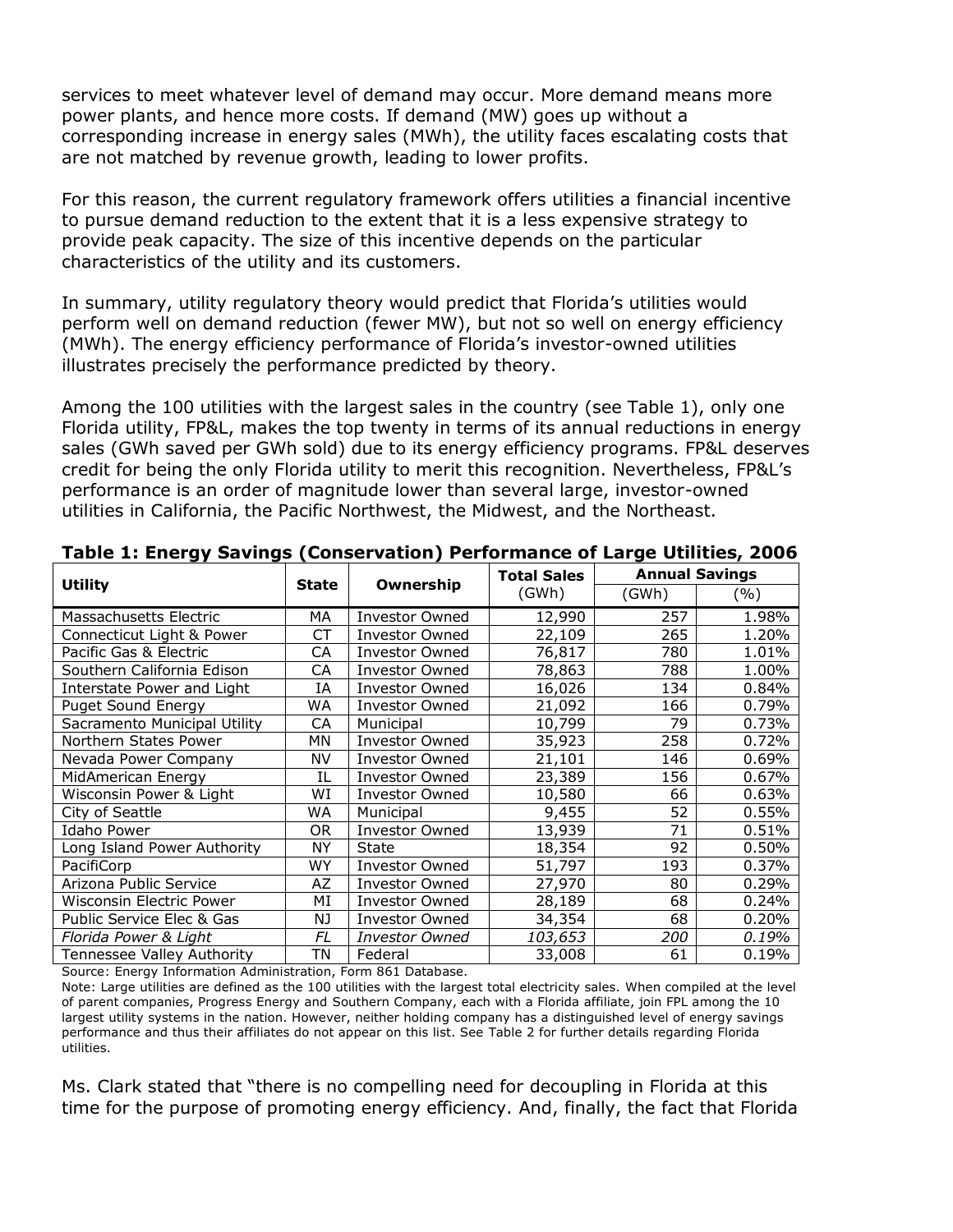has been and continues to be a leader in energy efficiency and DSM suggests that the Florida model has worked well." $1$  To support this claim, Ms. Clark explains that FP&L and other investor-owned utilities in Florida are national leaders with respect to demand reduction. Demand reduction is a meaningful accomplishment, but it is not the correct measurement to apply in the context of demonstrating that Florida's investor-owned utilities have risen above the natural financial disincentive to aggressively pursue energy savings (conservation).

# **Energy Savings (Conservation) Compared to Demand Reduction**

The most widely accepted benchmark for energy efficiency program performance is annual energy savings. For example, the *National Action Plan for Energy Efficiency* states that "well-designed energy efficiency programs are delivering annual energy savings on the order of 1 percent of electricity and natural gas sales" (page ES-4). With recent annual energy savings of approximately 0.10 - 0.20%, Florida utilities are well below the performance of the top investor owned utilities in the nation.

We have reviewed many of the energy efficiency programs across the country that deliver annual energy savings on the order of 1 percent of electric sales. Most of these programs meet one of the following criteria:

• Public utility

 $\overline{a}$ 

- Deregulated investor-owned utility (few or no power plants, primarily "load serving")
- Vertically integrated investor-owned utility with lost revenue recovery, decoupling, or a very strong financial performance incentive
- Third-party administrator

Notably, high electric rates are not as consistent a predictor of performance as many utilities suggest. Although many strong programs are operated in California or the Northeast (where electric rates are high), strong programs are operated in several states with rates comparable to or lower than Florida – and two relatively small municipal utilities in Florida have demonstrated strong performance (see Table 2 below).

The need to emphasize energy savings, following national practice, rather than Ms. Clark's claims regarding demand reduction, is central to the issue of decoupling in the context of a vertically integrated investor-owned utility. As discussed above, theory suggests that when such utilities pursue "energy efficiency," they tend to focus more intensely on demand reduction programs that improve shareholder earnings.

A related issue is that until the 2008 Florida energy bill (HB 7135) was passed, Florida's energy savings performance was constrained by a second factor in Commission policy that reinforced the "natural" emphasis on demand reduction. Use of the rate impact measure (RIM) test as the basis for identifying "cost-effective energy efficiency" programs has resulted in setting Florida's energy efficiency goals in a manner that favors demand reduction over energy savings. This matter will be addressed in the FEECA proceedings, but by not including lost revenues as a cost for the purposes of defining cost-effectiveness of energy efficiency programs, the legislature has reduced the policy bias against energy savings.

<sup>&</sup>lt;sup>1</sup> Transcript: In the Matter of Revenue Decoupling, Staff Workshop, August 7, 2008, Pg 34.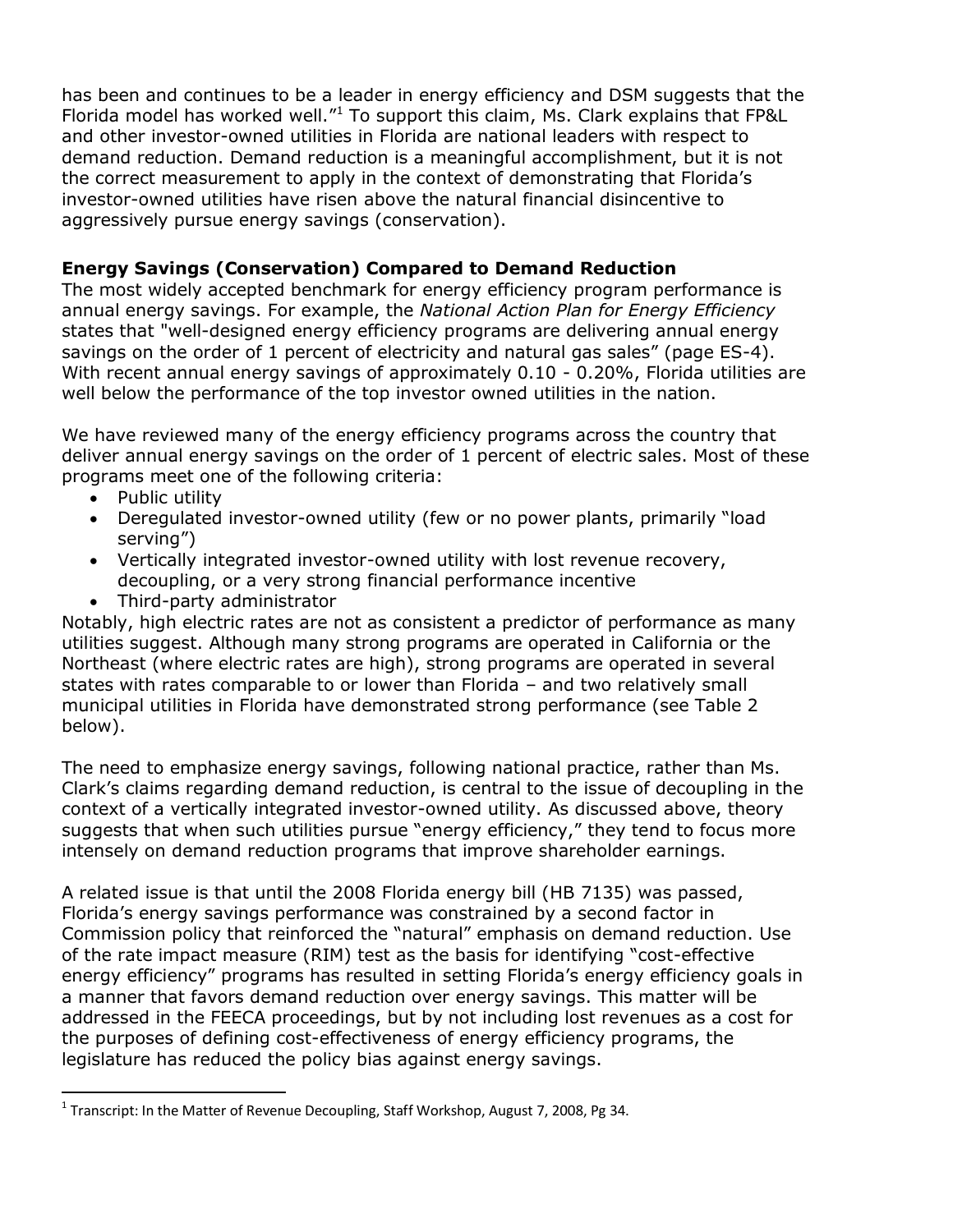The expanded statutory direction to focus on energy savings is also supported by the energy bill's direction to address global warming pollution. The legislation establishes the Florida Energy and Climate Commission, whose responsibilities include implementing broad Legislative intent and state policy. The new state policy (which encompasses all state activities) includes several provisions that affect how the Commission should regulate electric rates in the future, as follows.

- Legislative intent that "there is significant value to Florida consumers that comes from investment in Florida's energy infrastructure that increases system reliability, enhances energy independence and diversification, stabilizes energy costs, and reduces greenhouse gas emissions."<sup>2</sup>
- Policy direction to "recognize and address the potential of global climate change wherever possible."<sup>3</sup>
- Policy direction to "[c]onsider, in [the state of Florida's] decisionmaking, the social, economic, and environmental impacts of energy-related activities, including the whole-life-cycle impacts of any potential energy use choices, so that detrimental effects of these activities are understood and minimized."<sup>4</sup>

Thus, the energy bill instructs the Commission to factor in the importance of reducing global warming pollution when evaluating regulatory issues. As noted above, Florida's investor-owned utilities have offered strong demand reduction (fewer MW) performance, thus reducing the *number* of power plants, but have not performed as well at achieving energy savings (conservation, fewer MWh) to reduce the *operation* of power plants. **Energy savings, not demand reduction, is the path to reduced global warming pollution from the electric utility sector.**

### **Energy Savings (Conservation) Performance of Florida Utilities**

One common industry benchmark to evaluate the character of an energy efficiency program is to compare the ratio of energy savings to demand reduction (GWh/MW). For the 20 utilities listed above (Table 1), the GWh/MW energy savings ratio is approximately 0.54.<sup>5</sup> In contrast, of the 15 largest utilities in Florida (Table 2, selected by total utility sales), only two have large GWh/MW ratios that demonstrate a focus on energy savings. It is no accident that these two municipal utilities are not subject to the structural disincentive to conservation that the current regulatory system favors.

 $\overline{a}$ 2 §377.601(1), Fla. Stat. (2008)

<sup>3</sup> §377.601(2)(a), Fla. Stat. (2008)

<sup>4</sup> §377.601(2)(j), Fla. Stat. (2008)

<sup>&</sup>lt;sup>5</sup> One utility, PacificCorp does not report peak demand reduction in 2006 and is excluded from the calculation. Note that only one utility, Wisconsin Electric Power, had a similarly low GWh/MW ratio to FPL. Other utilities score was at least double that of FPL.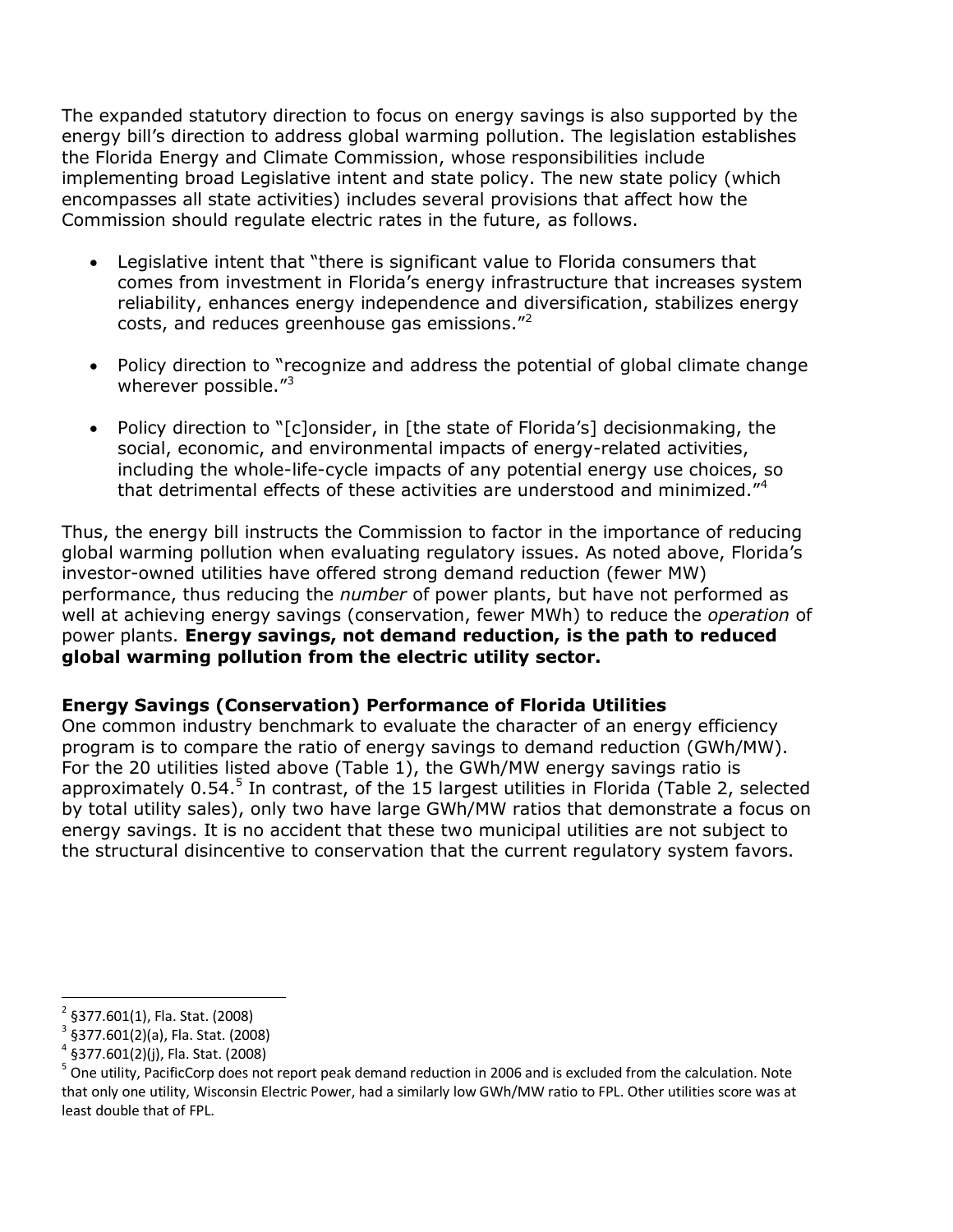|                                                |                   | <b>Total Sales</b> |             |                       | <b>Annual Energy Savings</b> | <b>Demand Reduction</b>  |        |
|------------------------------------------------|-------------------|--------------------|-------------|-----------------------|------------------------------|--------------------------|--------|
| <b>Utility</b>                                 | Ownership         | (GWh 2006)         | GWh<br>2006 | $\frac{0}{0}$<br>2006 | $\frac{0}{0}$<br>2007        | (MW 2006)                | GWh/MW |
| City of<br>Tallahassee                         | Municipal         | 2,714              | 11          | 0.40%                 | 0.33%                        | $\mathbf{1}$             | 10.79  |
| Florida Power &<br>Light                       | Investor<br>Owned | 103,653            | 200         | 0.19%                 | 0.21%                        | 1,385                    | 0.14   |
| Gainesville<br><b>Regional Utilities</b>       | Municipal         | 1,849              | 3           | 0.18%                 | 0.75%                        | $\overline{\phantom{a}}$ | 0.00   |
| Tampa Electric                                 | Investor<br>Owned | 19,025             | 26          | 0.14%                 | 0.11%                        | 166                      | 0.15   |
| <b>Gulf Power</b>                              | Investor<br>Owned | 11,429             | 12          | 0.11%                 | 0.12%                        | 47                       | 0.26   |
| Progress Energy<br>Florida                     | Investor<br>Owned | 39,432             | 38          | 0.10%                 | 0.11%                        | 1,253                    | 0.03   |
| <b>JEA</b>                                     | Municipal         | 12,800             | 13          | 0.10%                 |                              | $\mathbf{1}$             | 12.70  |
| Lee County<br>Electric Coop                    | Cooperative       | 3,505              | 4           | 0.10%                 |                              | 46                       | 0.08   |
| Sumter Electric<br>Coop                        | Cooperative       | 2,571              | 3           | 0.10%                 | t                            | 51                       | 0.05   |
| Orlando Utilities<br>Commission                | Municipal         | 5,465              | t           | 0.00%                 | t                            | t                        | 0.00   |
| Withlacoochee<br><b>River Electric</b><br>Coop | Cooperative       | 3,571              | $\mathbf 0$ | 0.00%                 | t                            | 55                       | 0.00   |
| Clay Electric<br>Cooperative                   | Cooperative       | 3,155              | t           | 0.00%                 | t                            | $\dagger$                | 0.00   |
| City of Lakeland                               | Municipal         | 2,883              | 0           | $0.00\%$              |                              | t                        | 0.00   |
| City of Ocala                                  | Municipal         | 1,380              |             | $0.00\%$              | $\ddot{}$                    |                          | 0.00   |
| Kissimmee Utility<br>Authority                 | Municipal         | 1,357              |             | 0.00%                 | ϯ                            | $\overline{\phantom{a}}$ | 0.00   |

|  | Table 2: Energy Savings (Conservation) Performance of Florida Utilities, 2006 |  |
|--|-------------------------------------------------------------------------------|--|
|--|-------------------------------------------------------------------------------|--|

Source: Energy Information Administration, Form 861 Database, except that 2007 data are per Florida Public Service Commission.

† - No data reported.

 $\overline{a}$ 

‡ - Demand reduction is calculated to include the actual demand reduction associated with energy efficiency measures installed in 2006 and the potential demand reduction associated with demand response measures operational in 2006.

Because Florida's utilities have not been driven to achieve high levels of energy savings, investor-owned utilities in other states have outperformed Florida's utilities in providing energy savings at high, sustained levels (see Table 1). Furthermore, because *costs decline as energy savings performance increases*, Florida's customers have not benefitted at the same level as customers of industry-leading utilities*. 6*

In response to inadequate (or nonexistent) energy savings performance, some states have dismantled utility-led energy efficiency programs in favor of third-party administrators. Third-party administrators have achieved excellent results in many states, notably Efficiency Vermont, NYSERDA, and the Energy Trust of Oregon. Nevertheless, they do have some drawbacks compared to utility-led energy efficiency. The system benefits fund used to finance third-party administrators is subject to a "legislative raid" at any time, utilities often resist sharing customer use and billing data with the administrator, and the oversight responsibility of the PUC is retained and

<sup>&</sup>lt;sup>6</sup> Takahashi, K and D Nichols, "The Sustainability and Costs of Increasing Efficiency Impacts: Evidence from Experience to Date," presentation to the 2008 ACEEE Summer Conference, August 2008.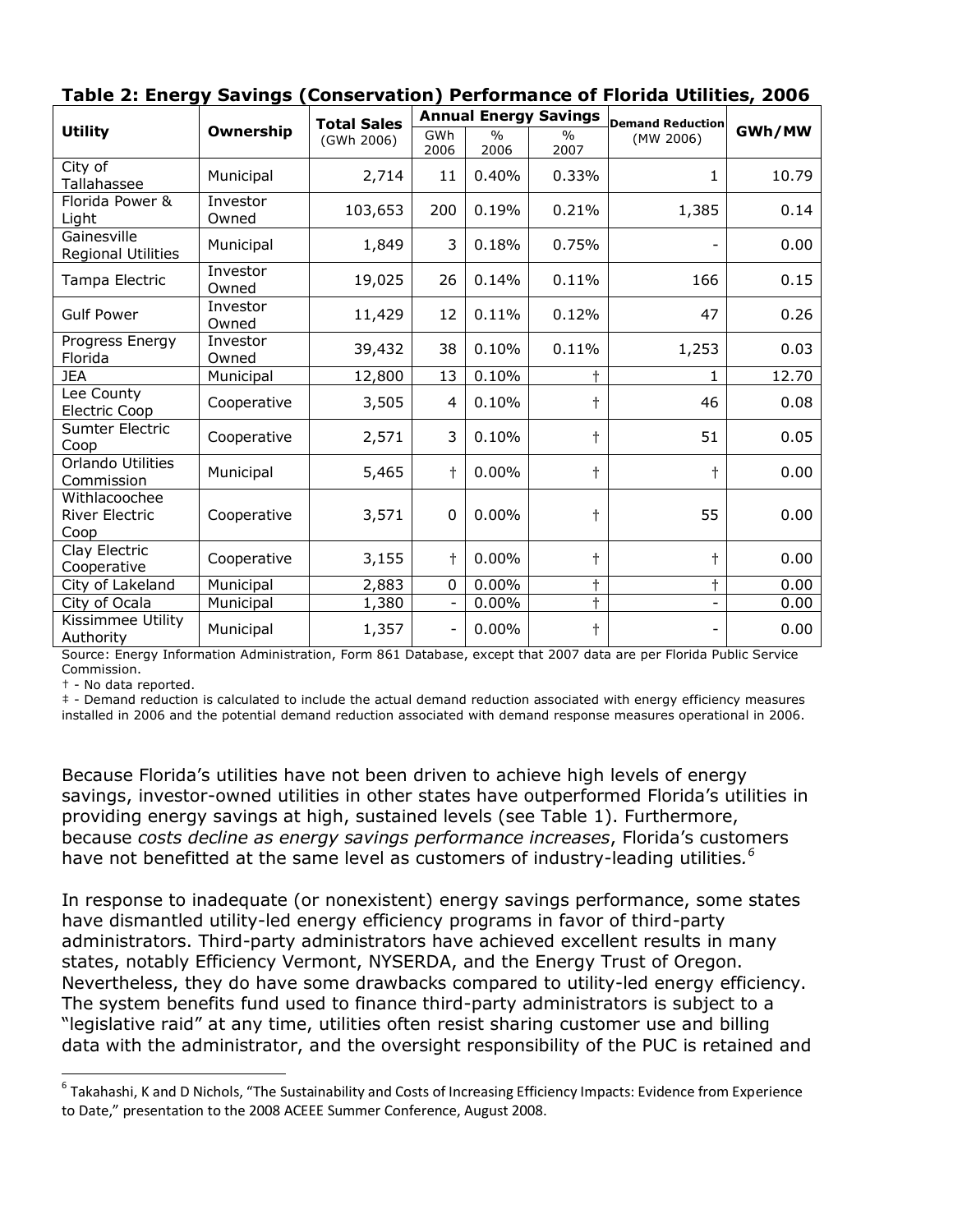may be more complex. For these reasons, the Commission may consider it advisable to adopt policies and recommend legislation that will lead to higher energy savings performance by Florida's investor-owned utilities.

## **Benefits of Decoupling**

Decoupling is a proven, effective practice that removes the disincentive to aggressive implementation of energy savings (conservation) measures created under the current regulatory framework. Decoupling mechanisms introduce modest regular rate adjustments to ensure that any fixed costs recovered in kilowatt-hour charges are not held hostage to sales volume. The state regulatory community has more than two decades of experience with such mechanisms and such mechanisms are completely consistent with the Florida regulatory structure. Decoupling involves a simple comparison of actual fixed cost revenues to authorized revenues, followed by a simple true-up calculation to reconcile the difference.

The true-up calculation can result in either decreases or increases in revenues to the utility through the modest rate adjustments. Therefore, decoupling removes the risk to utilities that they will under-recover fixed costs at the same time it removes the risk to consumers that utilities will over-recover.

## **Response to Critiques of Decoupling**

Some critics contend that decoupling rates effectively compensate utilities for lack of use of their products. This view of decoupling rates illustrates an unfortunate assumption about the nature of utilities' "products." Regulated utilities do not operate in the "free market." Instead, they provide a resource and a service within a regulatory framework.

Regulation inherently creates financial incentives that encourage utilities to invest in certain resources and discourage them from investing in others. Thus, utilities should not be viewed as simply providers of as many kilowatt-hours (or therms) as possible. Instead, utilities should be viewed as providers of safe, reliable energy services at least cost and with minimal environmental impact. This view makes energy efficiency the most profitable investment for utilities and results in the most overall benefits for the state economy, consumers, public health and the environment. Decoupling is consistent with this view and can result in the delivery of better quality, lower cost resources and services to utility customers.

Susan Clark stated that potential "confusion" surrounding decoupling might lead to customer resistance.<sup>7</sup> It should be noted that customer outcry and resistance to massive rate impacts from new costly nuclear power plants and fossil fuel charges have been well documented. Revenue decoupling with aggressive energy efficiency goals and incentives will defer new power plant construction and place downward pressure on utility bills. In the context of massive new rate increases, it is likely that customers would welcome a policy aimed at encouraging energy efficiency implementation that insulates them from such price shocks.

 $\overline{a}$ 

 $^7$  Transcript: In the Matter of Revenue Decoupling, Staff Workshop, August 7, 2008, Pg 30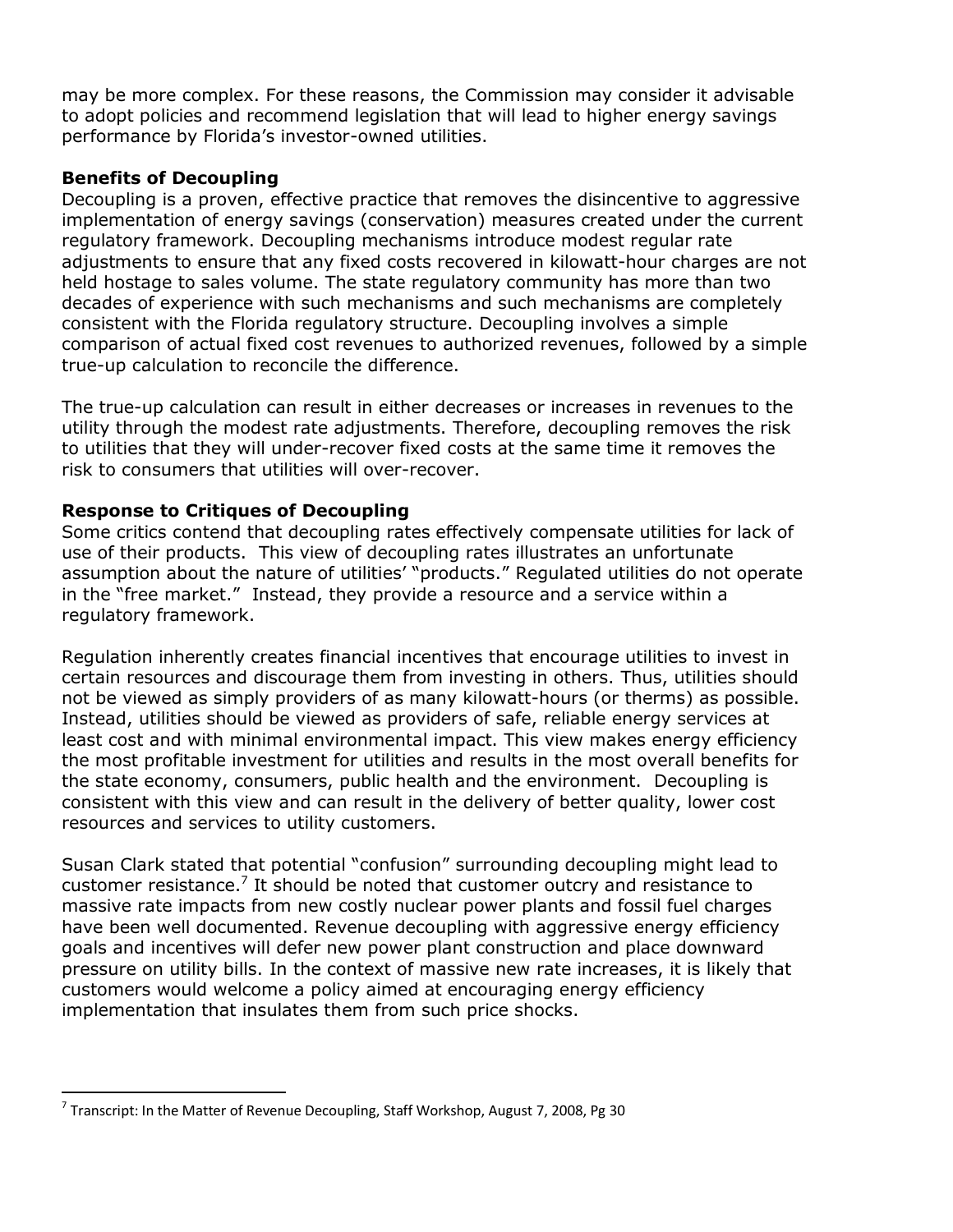Similarly, some critics of decoupling mischaracterize decoupling as "guaranteeing a utility a revenue stream paid by consumers regardless of how much power they use. This effectively guarantees a utility's profits and eliminates business risks because customer rates are adjusted automatically to hold utility earnings harmless from fluctuations in consumer consumption."<sup>8</sup> This is an obvious mischaracterization, as the author states that the "revenue stream" and "utility earnings" are both guaranteed. Only in the theoretical case where costs are certain and not subject to control can this statement be true. However, decoupling provides an even greater cost-control incentive because the effects of poor cost-control are not masked by growth-driven revenue increases. In fact, the current regulatory structure imposes unfair costs on customers.

The use of growth as a rate-mitigation tool results in higher total costs for consumers and increased environmental harm from energy use. The benefits are illusory: delaying rate adjustments to allow the recovery of *approved* fixed costs is not cost savings but cost deferral. Over the long term, all customers will benefit from decoupling combined with ambitious energy efficiency requirements, through reduced costs and improved reliability.

Depending on the nature and pace of the energy efficiency procured, it is possible that some consumers will see short-term increases in their rates. We consider this rate adjustment effect acceptable, however, for several reasons. First, regulators are likely to adjust rates to allow the recovery of *approved* fixed costs with or without decoupling; with decoupling they do so through modest, periodic true ups; under traditional regulation they do so through more dramatic, less frequent rate adjustments. Second, with decoupling, total energy costs decline and, over time, all energy bills will decline. Third, decoupling mechanisms protect consumers from utility over-recovery of fixed costs. Finally, it is possible to target efficiency programs to serve low-income consumers and to increase low-income protection programs to ensure that any short-term increase in rates does not result in a decline in service.

There are some critics who oppose the isolation of utility revenues from other factors such as the normal business risk associated with weather. In fact, mechanisms to account for weather fluctuation are used in both decoupling and other regulatory circumstances. These well-established methods are routinely used in decoupling mechanisms to avoid reallocation of weather risk by using weather-adjusted retail sales rather than actual sales to calculate appropriate rate true-ups. Regulators will be able to make weather-related adjustments before determining whether or not utilities have met specified efficiency targets.

Some critics prefer to limit decoupling to residential and commercial customer service classes. We disagree with this approach. The reductions in annual energy use that

 $\overline{a}$ 

<sup>&</sup>lt;sup>8</sup> Kowalczyk, I, "Additional Comments in PUE-2007-00049," MeadWestvaco Corporation letter to Virginia State Corporation Commission, August 21, 2007.

<sup>9</sup> Idaho Power (2006). *Idaho Power's Application to Implement a Rate Mechanism to Mitigate Financial Disincentives to Investment in Energy Efficiency,* Case No. IPC-E-04-15.

Idaho Public Utilities Commission (2007). *Order No 30215 in the Matter of the Petition of Idaho Power Company for Modification of the Load Growth Adjustment Factor within the Power Cost Adjustment (PCA) Methodology,* Case No. IPC-E-06-08.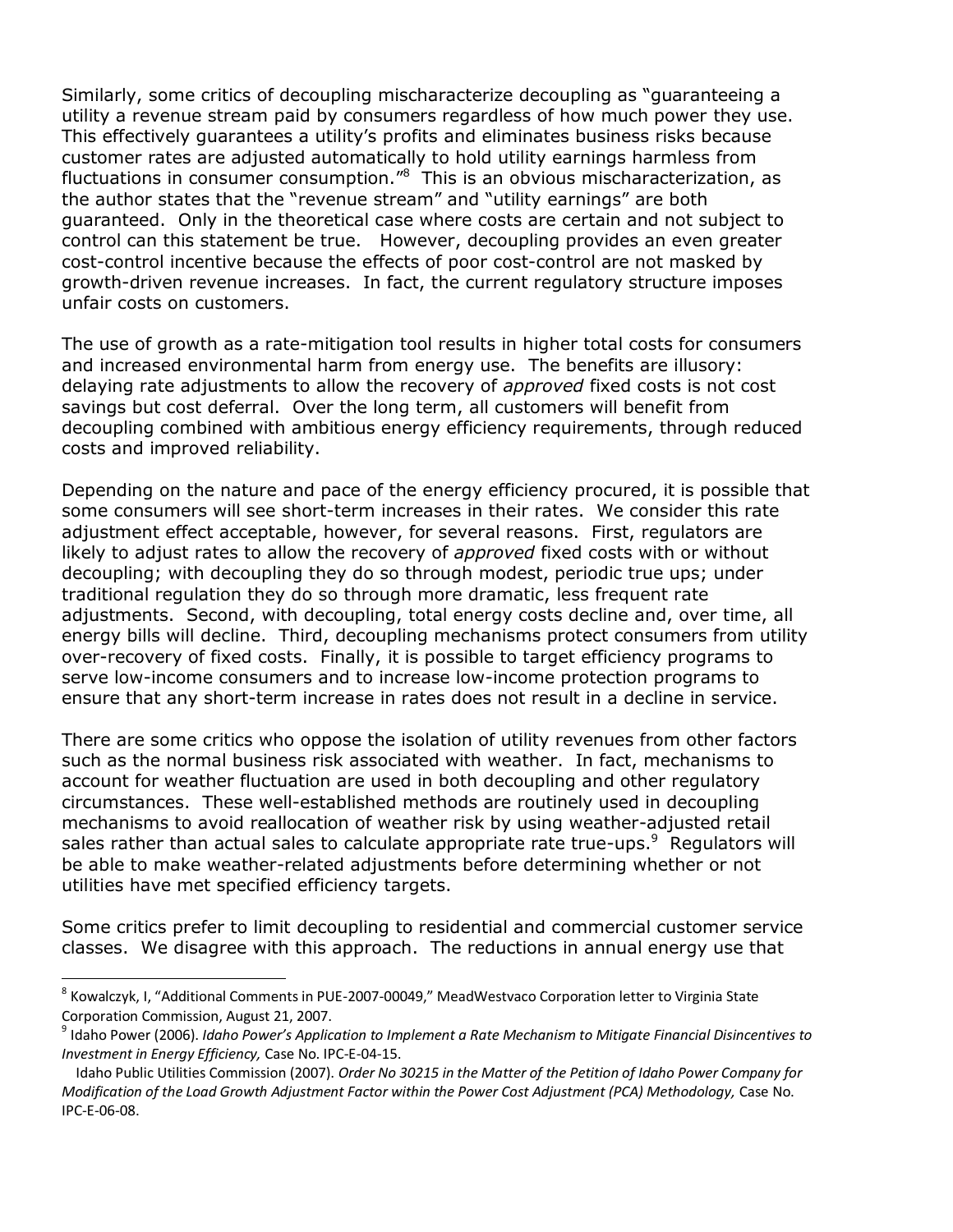result from energy efficiency will benefit customers in all classes. Moreover, some of the most cost-effective efficiency opportunities lie with industrial customers. However, it may be appropriate to design the decoupling mechanism to ensure that there is no unjustified shifting of recovery of revenues from one class of customers to another.

Some other critics are concerned that decoupling sends an inappropriate price signal to customers when a portion of their bill goes up even though they are making the effort to conserve. Although this effect is real, it is insignificant. Consumers who invest in energy efficiency can reduce their energy bills by as much as 30 percent, perhaps more. In contrast, the modest adjustments to their bill due to decoupling are unlikely to fluctuate more than a few percentage points, and the fluctuations can go in either direction. Given the relative size of bill savings and rate adjustments, we do not believe that the rate adjustments will discourage consumers from improving efficiency. In addition, as utilities increase their investments and efforts, a much larger number of consumers will have the opportunity to participate in energy efficiency programs, thereby increasing awareness among consumers of the potential scale of bill savings that efficiency can deliver.

It is important to note that while revenue decoupling removes the disincentive for energy efficiency implementation, it does not provide an incentive for the aggressive pursuit of energy efficiency measures. A revenue decoupling policy, in combination with energy efficiency incentives, can significantly improve utility energy efficiency and demand side renewable energy performance in Florida. Putting a priority on energy efficiency and renewable energy means that the Commission should *at least* level the financial "playing field." Therefore, it may be appropriate for a utility to receive financial incentives if it performs well in achieving energy efficiency goals. Penalties for poor performance may also be appropriate. The incentives used in other jurisdictions include shared savings; performance targets, which may include energy savings goals, cost-effectiveness goals, and other factors; and a rate of return adder. $^{10}$ 

### **Conclusion**

 $\overline{a}$ 

In summary, our impression of Florida's track record with respect to energy efficiency is not as rosy as expressed by Ms. Clark. We are not unique in this perspective. The 2008 energy bill (HB 7135) shows the Florida Legislature's intent to address barriers to greater efficiency as it tasked the Florida Public Service Commission to evaluate utility revenue decoupling, and make recommendations to the Governor, the legislature by January 1, 2009, as a potentially powerful tool to unleash greater energy efficiency in Florida.

Electricity consumers in Florida look to our utility regulators to best manage their electricity cost, risks and opportunities, to obtain reasonable value while assuring access to safe, reliable energy for everyday life, now and in the future. Decoupling is especially needed to help smaller consumers in dealing with capital costs vs. fuel

 $10$  Rate of return adders are sometimes also considered a method for addressing the utility disincentive to energy efficiency. If a given performance incentive is large enough and structured properly, it can serve dual purposes in an indirect fashion. However, we note that it is possible to structure a performance incentive in such a way that it overcompensates for some energy efficiency programs even as it creates a disincentive for other programs.